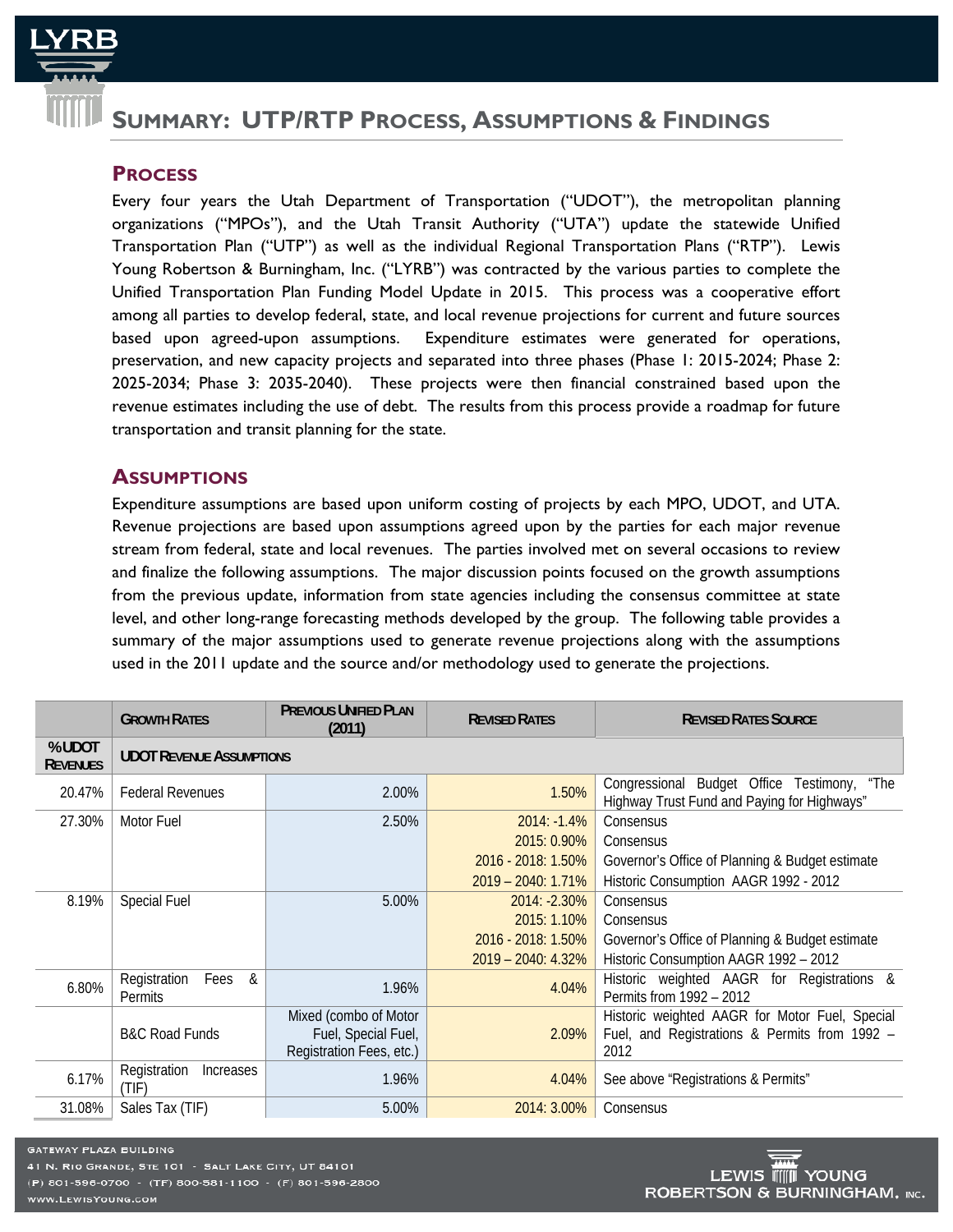| TE ET T |                                                            |                                                                                                                                                  |                                                                                                                                                             |                                                                                                                                                                                                                                                                                                                                                                                         |                                                                                                             |
|---------|------------------------------------------------------------|--------------------------------------------------------------------------------------------------------------------------------------------------|-------------------------------------------------------------------------------------------------------------------------------------------------------------|-----------------------------------------------------------------------------------------------------------------------------------------------------------------------------------------------------------------------------------------------------------------------------------------------------------------------------------------------------------------------------------------|-------------------------------------------------------------------------------------------------------------|
|         |                                                            |                                                                                                                                                  | 2015: 4.66%                                                                                                                                                 | Consensus                                                                                                                                                                                                                                                                                                                                                                               |                                                                                                             |
| 100.00% |                                                            |                                                                                                                                                  | 2016 - 2018: 4.00%                                                                                                                                          |                                                                                                                                                                                                                                                                                                                                                                                         | Governor's Office of Planning & Budget estimate                                                             |
|         |                                                            |                                                                                                                                                  | $2019 - 2040$ : 5.00%                                                                                                                                       |                                                                                                                                                                                                                                                                                                                                                                                         | After reviewing various historic growth rates since<br>1978 – 2013, we recommend a conservative             |
|         |                                                            |                                                                                                                                                  |                                                                                                                                                             |                                                                                                                                                                                                                                                                                                                                                                                         | estimate of 5% that matches UTA's rate                                                                      |
|         | <b>MPO REVENUE ASSUMPTIONS</b>                             |                                                                                                                                                  |                                                                                                                                                             |                                                                                                                                                                                                                                                                                                                                                                                         |                                                                                                             |
|         | Highway Quarter Cent<br>Sales Tax<br>(County<br>Revenues)* | Salt Lake County: 5.00%<br>Davis County: 5.00%<br>Weber County: 5.00%<br>Utah County: 5.50%<br>Cache County: none<br>Washington County:<br>1.96% | Salt Lake County:<br>4.28%<br>Davis County: 5.47%<br>Weber County: 4.17%<br>Utah County: 5.96%<br>Cache County: 5.05%<br><b>Washington County:</b><br>5.96% | <b>WFRC: 4.42%</b><br>MAG: 5.96%<br>Cache: 5.05%<br>Dixie: 5.96%                                                                                                                                                                                                                                                                                                                        | Historic AAGR from 1993 - 2013 for<br>WFRC, MAG, and Cache.<br>Historic AAGR from 1998 - 2013 for<br>Dixie. |
|         | <b>Registration Fees</b><br>(County Revenues)              |                                                                                                                                                  | 4.04%                                                                                                                                                       |                                                                                                                                                                                                                                                                                                                                                                                         | See "Registrations & Permits" above                                                                         |
|         | <b>OTHER REVENUE ASSUMPTIONS</b>                           |                                                                                                                                                  |                                                                                                                                                             |                                                                                                                                                                                                                                                                                                                                                                                         |                                                                                                             |
|         | <b>UTA Sales Tax</b>                                       |                                                                                                                                                  | 2014: 4.20%<br>2015: 4.75%<br>2016: 4.88%<br>$2017 - 2040:5%$                                                                                               | UTA TDP Analysis, 30 year historic average is<br>5.49% so UTA uses a conservative 5% in their<br>projections past 2016. (UTA's sales tax growth rate<br>projections may differ slightly from UDOT's in the<br>short term due to the fact that UTA encompasses a<br>different geographic location and calculates sales<br>tax revenue based on a slightly different basket of<br>goods.) |                                                                                                             |
|         | <b>OTHER EXPENSE ASSUMPTIONS</b>                           |                                                                                                                                                  |                                                                                                                                                             |                                                                                                                                                                                                                                                                                                                                                                                         |                                                                                                             |
|         | Preservation<br>Roadway<br><b>Needs</b>                    |                                                                                                                                                  | $2018 - 2040$ : 4.5%                                                                                                                                        | system.                                                                                                                                                                                                                                                                                                                                                                                 | Provided by UDOT and represents construction<br>cost inflation and the addition of lane miles to the        |

*\*Quarter cent sales tax growth rates will also be used for new transit revenue.* 

The parties also agreed upon the general assumptions behind the use of debt financing to pay for certain amounts of capital. The general impact of bonding is that upfront capital is funded upfront and then paid over time. The efficiency of this borrowing is based upon future projections of bonding rates and inflation rates. The assumptions for debt were heavily influenced by the State's historic use of debt which has been limited to 15 years. This analysis assumed 15 year debt with a 3% rate for Phase 1 and a 4% rate for Phases 2 & 3. Inflation as outlined above was assumed to be 4.5%. If this scenario is accurate, it is cheaper to bond and lock in inflation at 3% or 4% by borrowing rather than pay the extra costs of inflation. However, the future is not that clear. The borrowing limit was constrained by the traditional historic bond amounts and statutory debt limit set by the State (which is below the Constitutional limit). With this in mind, each MPO received an allocation of debt based upon pro rata population. A summary of the bonding capacity is provided in the chart below.

|                                            | Phase I         | Phase 2         | Phase 3         |
|--------------------------------------------|-----------------|-----------------|-----------------|
| <b>Bonding Capacity</b>                    | 2015-2024       | 2025-2034       | 2035-2040       |
| <b>Total Bonding Capacity Future Value</b> | \$3,000,000,000 | \$4,440,732,855 | \$6,573,369,429 |
| <b>WFRC</b>                                | \$1,719,458,158 | \$2.432.200.102 | \$3,444,127,325 |
| MAG                                        | \$580,499,829   | \$916,636,999   | \$1,433,008,393 |
| Cache                                      | \$124.368.331   | \$189,079,797   | \$283,001,634   |
| <b>Dixie</b>                               | \$163,865,840   | \$290,723,765   | \$502,811,218   |
| Rural                                      | \$411,807,842   | \$612,092,192   | \$910,420,860   |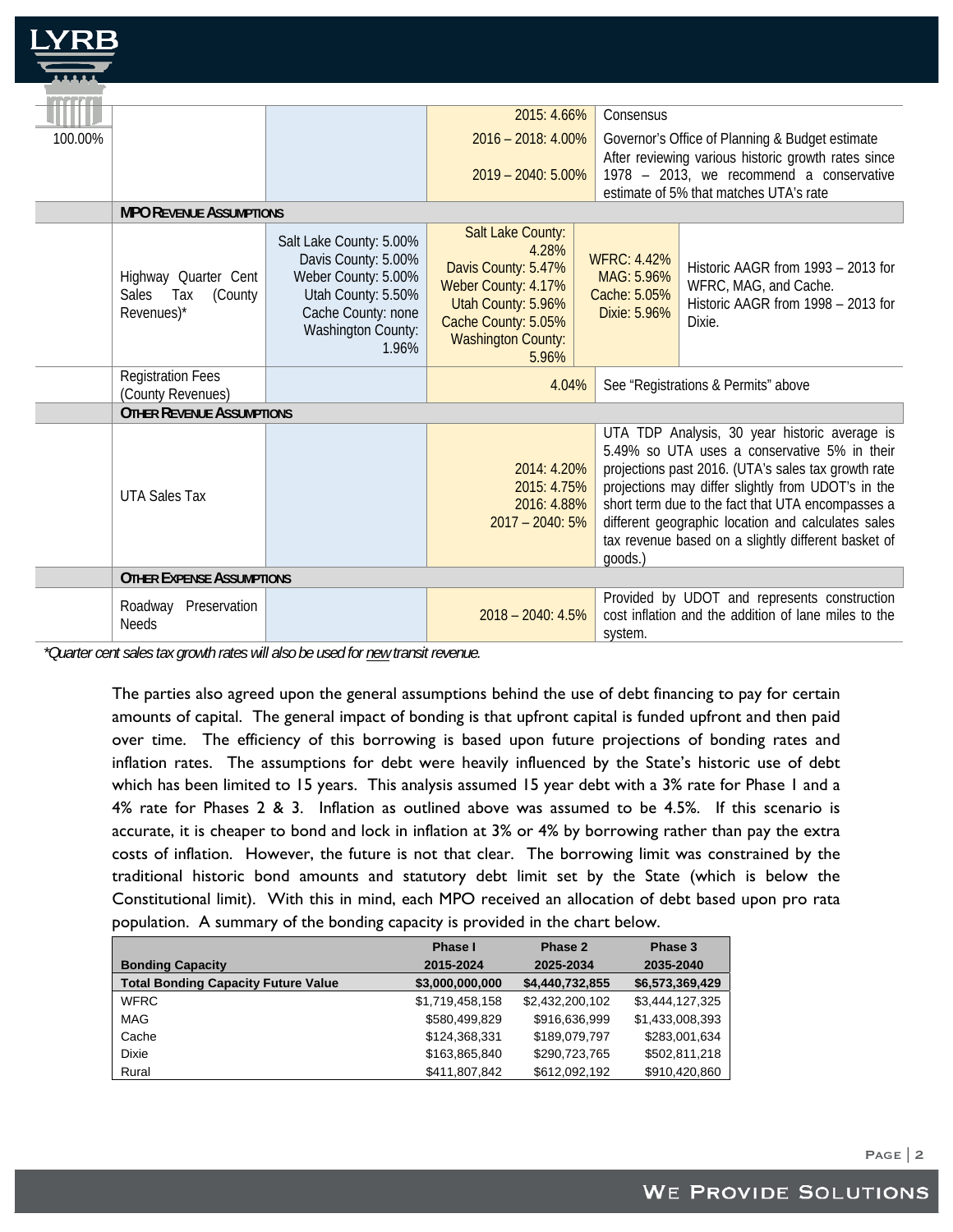

# **REVENUE GENERATION FINDINGS**

Based upon the assumptions above, discussions with the parties, and several iterations with modeling, revenue streams were estimated for each phase. This included both revenues from currently authorized revenue streams as well as reasonable assumptions of new revenues to be implemented in future years. Revenue summaries provider herein will be on a net present value basis.

## **STATE LEVEL**

The following table provides a summary of the total highway and transit revenues available by phase at the state level. This table represents all revenues available or generated at all levels of government in the state.

| <b>TOTAL HIGHWAY AND TRANSIT</b> |                    |                |                |                |  |  |
|----------------------------------|--------------------|----------------|----------------|----------------|--|--|
|                                  |                    |                |                |                |  |  |
|                                  | <b>TOTAL (NPV)</b> |                |                |                |  |  |
|                                  | 2015-2024          | 2025-2034      | 2035-2040      | 2015-2040      |  |  |
| <b>Existing Revenues</b>         | 22,376,002,987     | 24,419,035,817 | 14,674,444,382 | 61,469,483,186 |  |  |
| <b>New Revenues</b>              | 2,573,056,359      | 5,380,783,301  | 4,434,013,000  | 12,387,852,660 |  |  |
| Total                            | 24,949,059,347     | 29,799,819,117 | 19,108,457,382 | 73,857,335,846 |  |  |

# **WFRC**

The following table breaks down the revenues available for highways and transit within WFRC. This includes revenues generated or allocated at all levels and available for expenditure by UDOT, UTA, County and local governments within the geographic boundaries of WRFC.

| <b>TOTAL HIGHWAY AND TRANSIT</b> |                    |                |                |                |  |  |
|----------------------------------|--------------------|----------------|----------------|----------------|--|--|
|                                  |                    |                |                |                |  |  |
|                                  | <b>TOTAL (NPV)</b> |                |                |                |  |  |
|                                  | 2015-2024          | 2025-2034      | 2035-2040      | 2015-2040      |  |  |
| <b>Existing Revenues</b>         | 12,602,548,501     | 13,677,555,916 | 8,364,155,453  | 34,644,259,870 |  |  |
| New Revenues                     | 1,841,077,558      | 3,745,559,633  | 2,866,911,880  | 8,453,549,072  |  |  |
| Total                            | 14.443.626.059     | 17,423,115,549 | 11,231,067,333 | 43,097,808,942 |  |  |

## **MAG**

The following table breaks down the revenues available for highways and transit within MAG. This includes revenues generated or allocated at all levels and available for expenditure by UDOT, UTA, County and local governments within the geographic boundaries of MAG.

| <b>TOTAL HIGHWAY AND TRANSIT</b> |               |               |               |                |  |
|----------------------------------|---------------|---------------|---------------|----------------|--|
|                                  |               |               |               |                |  |
| <b>TOTAL (NPV)</b>               |               |               |               |                |  |
|                                  | 2015-2024     | 2025-2034     | 2035-2040     | 2015-2040      |  |
| <b>Existing Revenues</b>         | 4,084,198,924 | 4,712,127,800 | 2,862,019,287 | 11,658,346,011 |  |
| <b>New Revenues</b>              | 222,003,765   | 640,396,941   | 755,316,747   | 1,617,717,453  |  |
| Total                            | 4,306,202,689 | 5,352,524,741 | 3,617,336,034 | 13,276,063,464 |  |